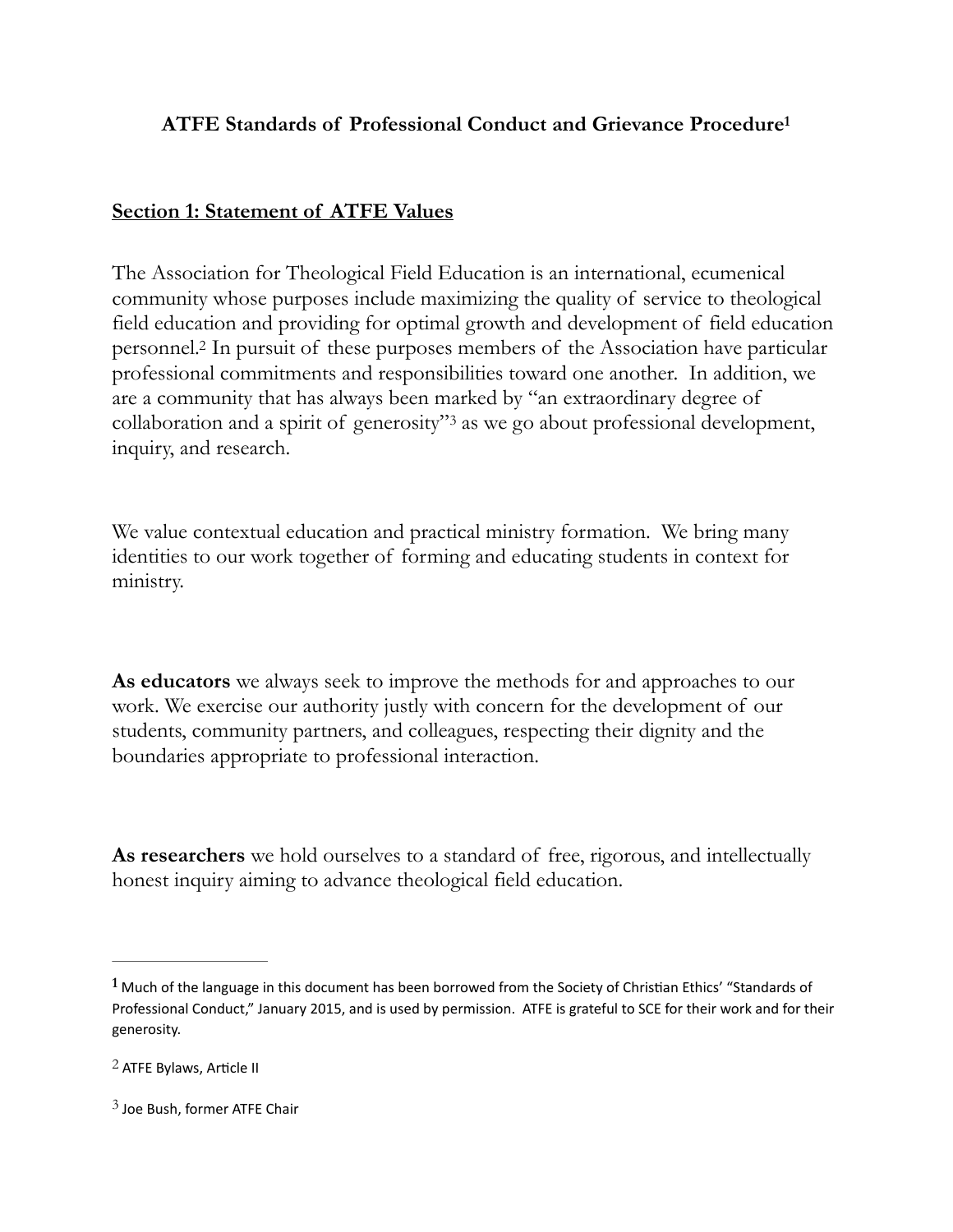**As participants in institutions** we foster just relationships with students, faculty, and staff, as well as with the colleagues and communities outside our institutions that we partner with to provide education and formation.

**As members of the Association** we conduct interactions with colleagues openly, fairly, and respectfully. We execute our duties competently and justly without prejudice toward those with different values, viewpoints, and identities. We welcome and take action to ensure the full participation of new members and those who bring new voices to our conversations.

# **Section 2: Statement of Professional Conduct**

Certain conduct so clearly affronts the dignity of persons that it contravenes the minimal conditions for participation in our community. Accordingly, in activities that occur under the auspices of the Association we will neither practice nor tolerate any form of harassment or unjust discrimination, in deed or word, based on race, gender identity, nationality, ethnicity, religious or spiritual community, theology, sexual orientation, age, disability, political affiliation, or socioeconomic status. We will not practice or tolerate, in deed or word, behavior that displays disrespect for the personal integrity of others as they carry out their responsibilities within the Association. While we may continue to practice generosity with respect to sharing ideas and research findings with one another, we aim to appropriately acknowledge and reference each other's work and will take care not to plagiarize or infringe copyright.

The primary purpose of this document is to promote the values outlined above by adopting standards for the professional conduct of our members and setting forth a grievance procedure for their reinforcement. These standards, organized under three headings (respect for difference, respect for personal integrity, and respect for intellectual integrity), aim to protect the values of our Association, to protect members from being treated in such a way that they cannot enjoy the full benefits of membership and activity in the Association, and to educate all members about the standards of behavior that membership in our scholarly community requires.

It is our responsibility, as a community of professionals, to develop and sustain our own standards of conduct. We therefore publicize these commitments and standards,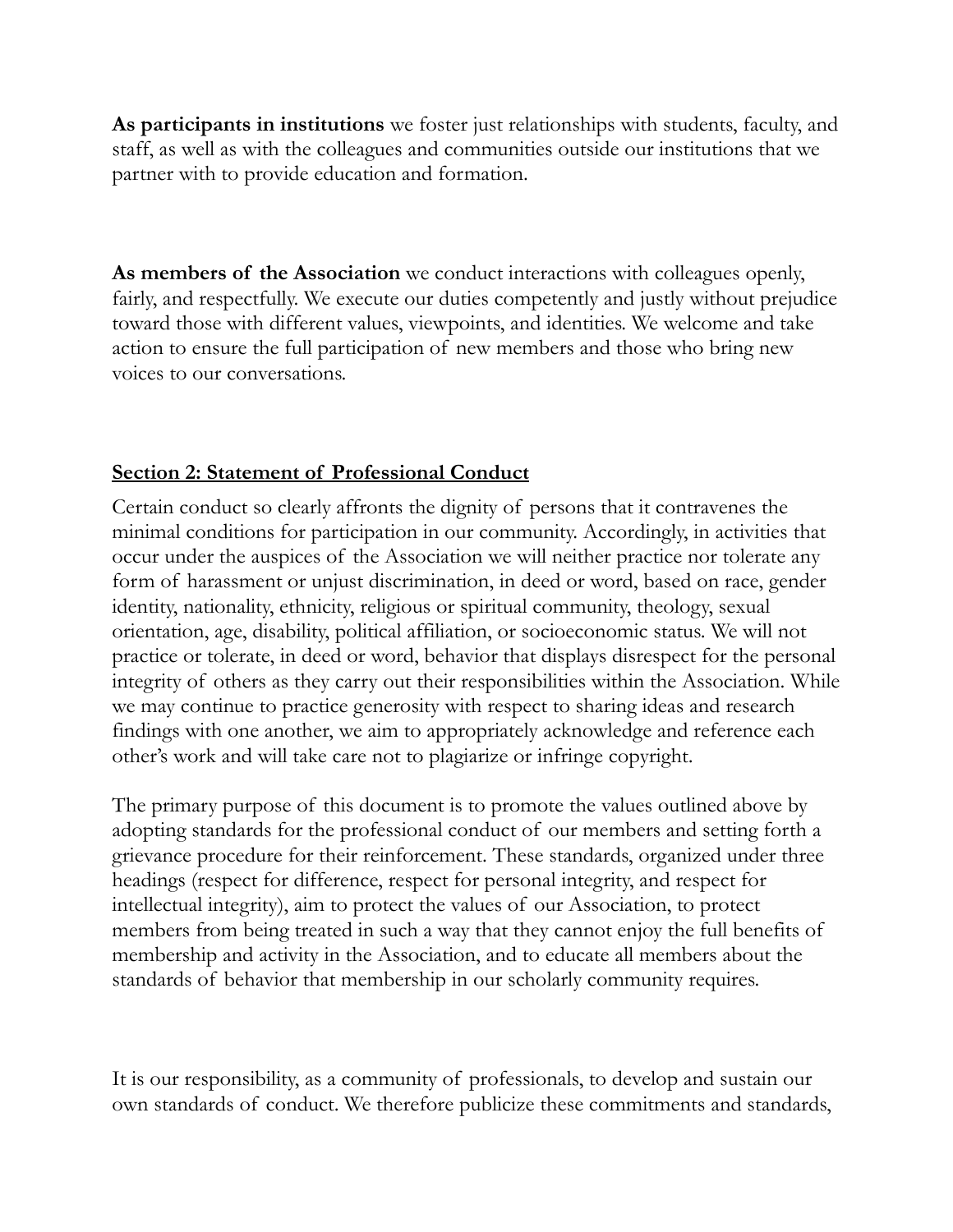and commit to renewing them by regular examination and, if appropriate, revision. Questions and concerns, and especially reports and complaints of violations of professional conduct, will be listened to, taken seriously, and responded to fairly and constructively.

These standards apply to all members of ATFE, and other individuals attending Consultations and other meetings and activities directly connected with the Association's work. (Individuals to whom these standards apply shall hereafter be referred to in this document as "members".) These standards also will be shared with invited speakers and other non-members who register for ATFE meetings.

*A. Respect for difference* 

We commit ourselves to sustaining a secure and open environment for discussion at our biennial Consultations. We expect, from ourselves individually and each other, thoughtful and constructive analysis and reflection—discourse which serves to invite, rather than diminish or marginalize, the participation of those to whom and about whom we are speaking. We respect each other through the civil language that we employ in panels, presentations and conversation.

### *B. Respect for personal integrity*

We commit ourselves to honoring the physical, moral, and sexual integrity of all ATFE members. In all of our professional interactions connected with ATFE, we will treat fellow members and guests with the equal regard due to them as fellow human beings and fellow professionals, according to the norms of justice, honesty, fairness, dignity, and care. We recognize that each of us has a right to claim our own physical safety and security, as well as to make our own decisions and keep our own commitments in matters concerning romantic and sexual relationships. Participation in the roles, activities, and events of ATFE should depend solely upon professional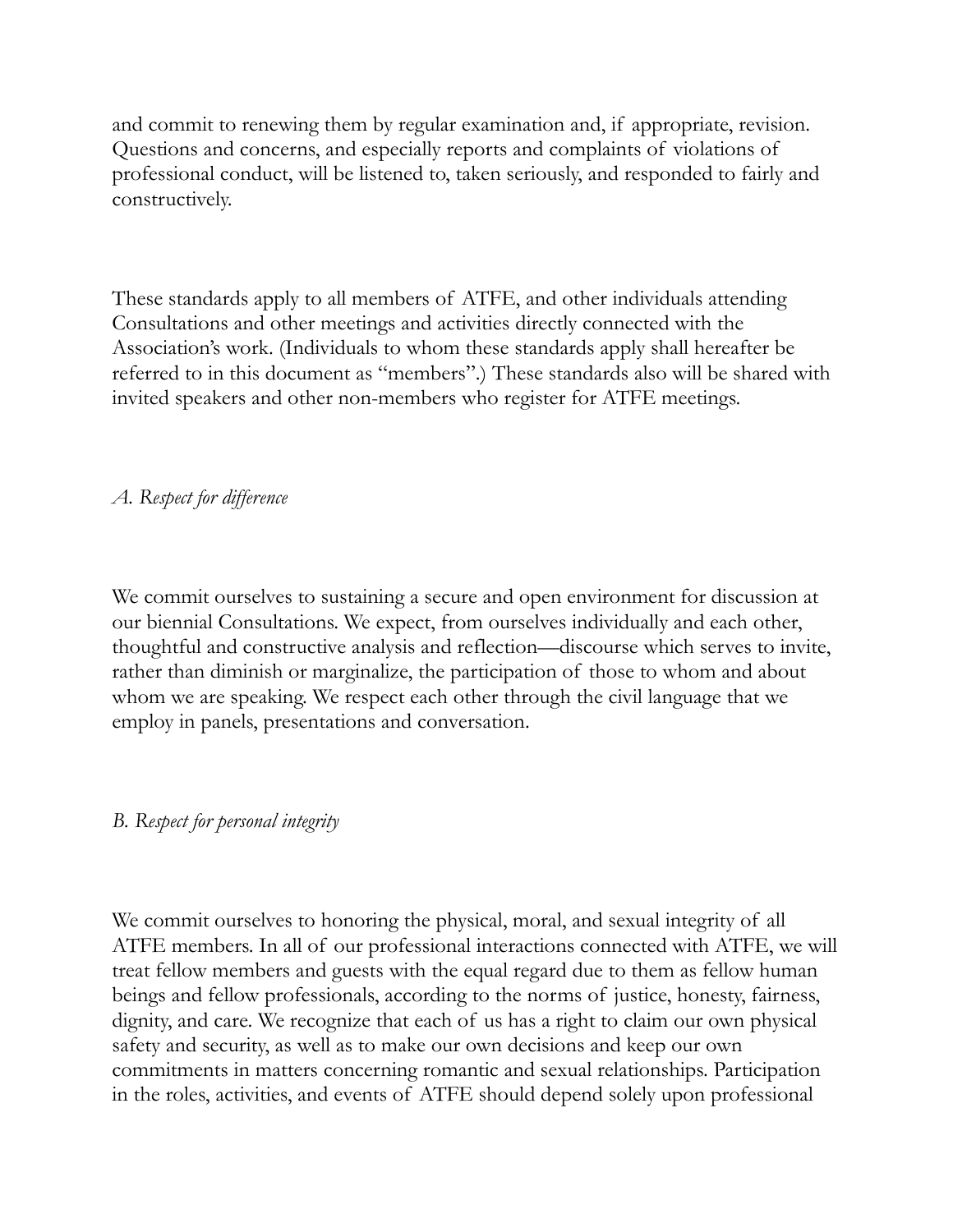interest and competence. No one's claim to participation should be conditioned upon a threat, implicit or explicit, to her/his personal integrity.

#### *C. Respect for intellectual integrity*

No scholarly progress can be made without freedom of thought, speech, and publication. ATFE encourages its members to formulate and present their ideas and research with freely exercised imagination and responsibility, in accordance with respect for persons and standards of professional judgment. Good scholarly work requires a high degree of discretion exercised by members in determining the appropriate context and presentation of material. This norm applies to both oral and written form. Respect for intellectual integrity also requires us to accurately present the work of other scholars with whom we are in conversation, particularly if we disagree with them. Finally, we must appropriately acknowledge our debt to the scholarly endeavors of others, by citing them fully and fairly in accordance with prevailing scholarly standards. Respect for intellectual integrity consists in protecting the conditions for and honoring the fruits of the vocation to scholarship, in order to facilitate a creative, honest, and rigorous scholarly conversation.

### **Section 3: The Grievance Process**

#### *A. The Purpose of the Grievance Process*

The grievance process provides structure and guidance for responding to evident or alleged violations of professional conduct. The process may be applied only to grievances between members of ATFE, that is, to members of ATFE aggrieved by the conduct of other members. It may be applied to behavior outside of ATFE gatherings and business, including behavior at the member's home institution.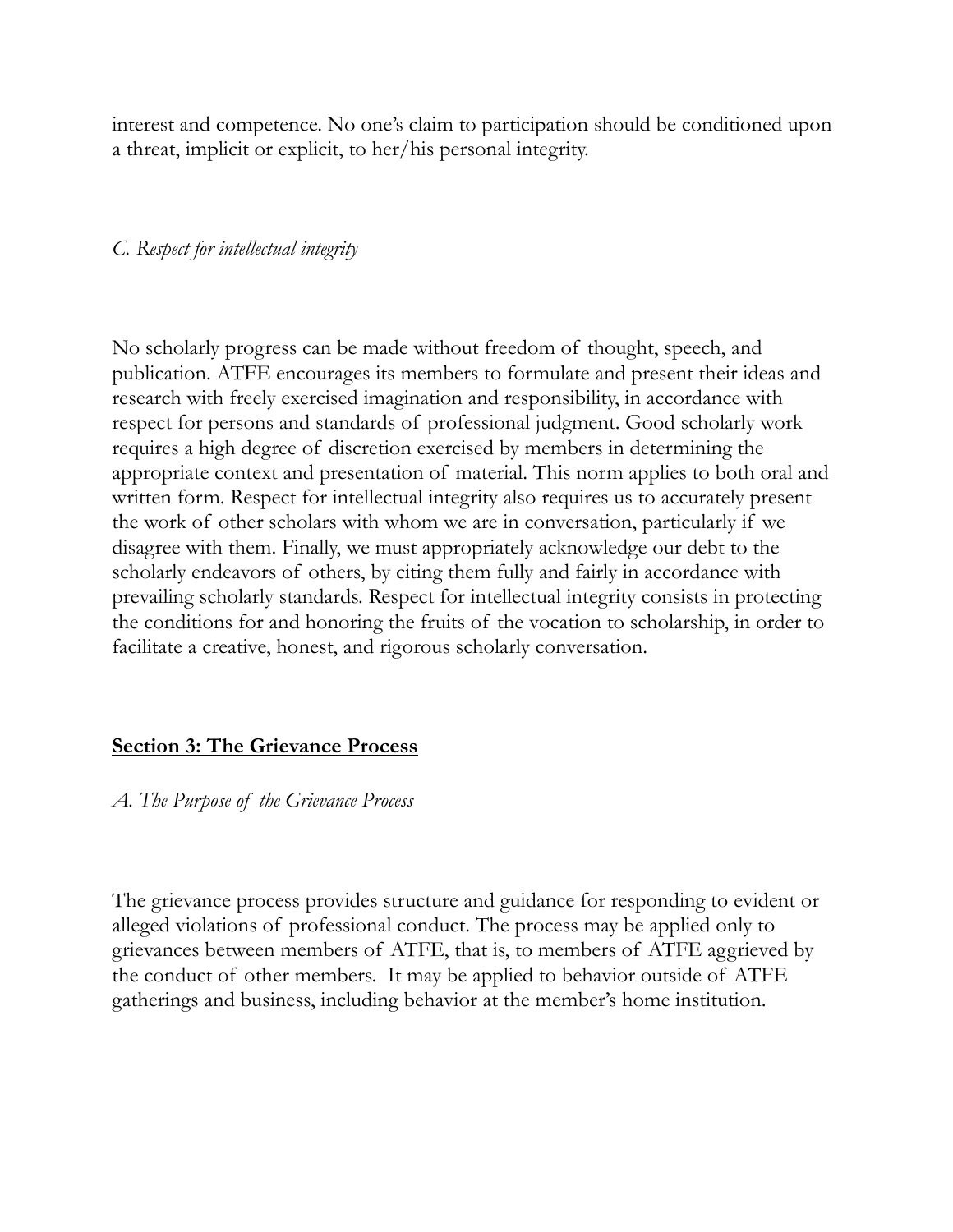In some situations, an informal, mediated conversation among parties suffices to determine what happened and then to resolve a hurtful misunderstanding or repair an unintentional offense. The ATFE Steering Committee stands ready to mediate such conversations and to seek informal resolutions and reconciliation between or among members. If such mediation is successful, the ATFE Steering Committee will generate no written record, though its chair will be informed that a conversation took place. This document outlines a formal grievance process to be used when mediation has been unsuccessful and/or aggrieved ATFE members have not reached satisfactory resolutions to their complaints in other ways.

The process is intentionally flexible, allowing scope for discretionary exercise of its provisions in response to morally relevant differences in particular cases, such as the gravity of alleged misconduct and whether or not misconduct was intentional. Where possible, the process should aim at achieving reconciliation on fair terms. In some cases, the duty to maintain the values and commitments of ATFE may require the application of sanctions. Any intervention should aim at supporting and strengthening ATFE's efforts to safeguard respect for difference, personal integrity, and intellectual integrity.

The grievance process should not be regarded as a substitute for legal action.

# *B. The Professional Conduct Committee*

The Steering Committee of ATFE authorizes a Professional Conduct Committee (PCC) to interpret and apply the grievance process, to evaluate complaints brought under it, and to make recommendations to the Steering Committee in response to such complaints.

The ATFE Steering Committee shall appoint members to the PCC. It shall total four members with two-year terms coinciding with ATFE biennia. Two members shall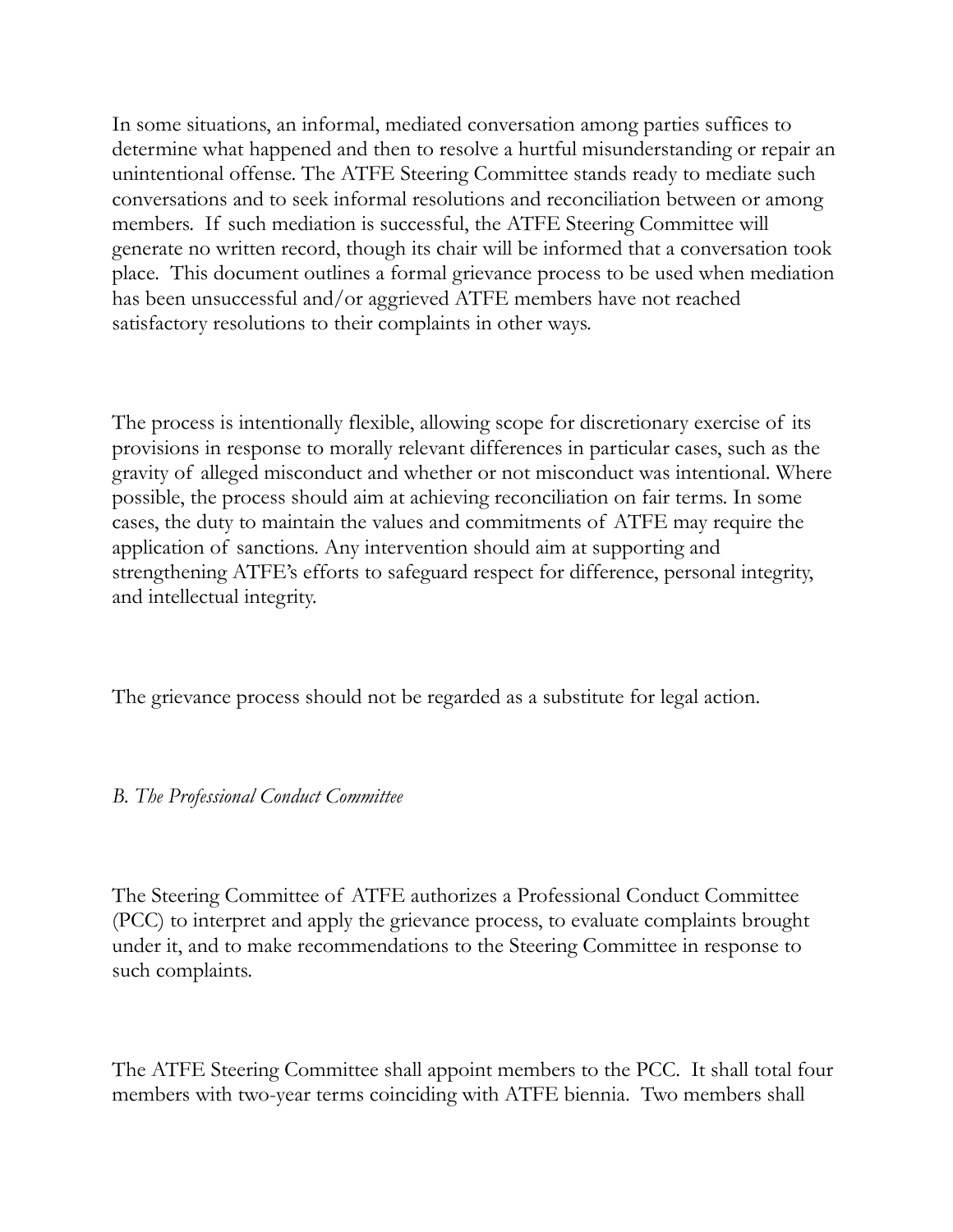<span id="page-5-1"></span>rotate off every two years, providing for staggered terms and continuity.<sup>[4](#page-5-0)</sup> If a case is pending at the conclusion of a biennial Consultation, at least the chair will continue until its resolution. Members of the PCC should be seasoned members of ATFE, who possess sound and sober judgment, as well as tact, discretion, and skill with people. In aggregate, they should represent the ATFE community in all its diversity. Members of the PCC are encouraged to take relevant training for their role at their home institution or elsewhere if it is available to them. Allowing for the possibility of a conflict of interest between a member of the PCC and the complainant(s) or respondent(s), that member of the PCC will acknowledge the conflict and recuse herself/himself from case review and deliberations over intervention if any are forthcoming. Likewise, if any member of the PCC is named in the complaint, he or she will not participate in deliberation of the case.

*C. The Grievance Procedure* 

The parties of a grievance are: Complainant(s), Respondent(s), Chair (of the PCC), Representative (of the PCC), and the PCC.

i. The Initial stage

A member bringing a grievance (the Complainant) to the PCC is encouraged to contact the PCC as soon as possible after an incident has occurred. The Complainant should bring a grievance directly to the Chair of the PCC, who ensures that all inquiries and complaints are properly undertaken and concluded. However, in cases it deems sufficiently serious, the PCC reserves the right to pursue the inquiry independent of the Complainant's participation. In these cases, the PCC will consult with the ATFE Steering Committee about how to proceed.

<span id="page-5-0"></span> $4$  Two of the inaugural members will be asked to serve for four years before rotating off.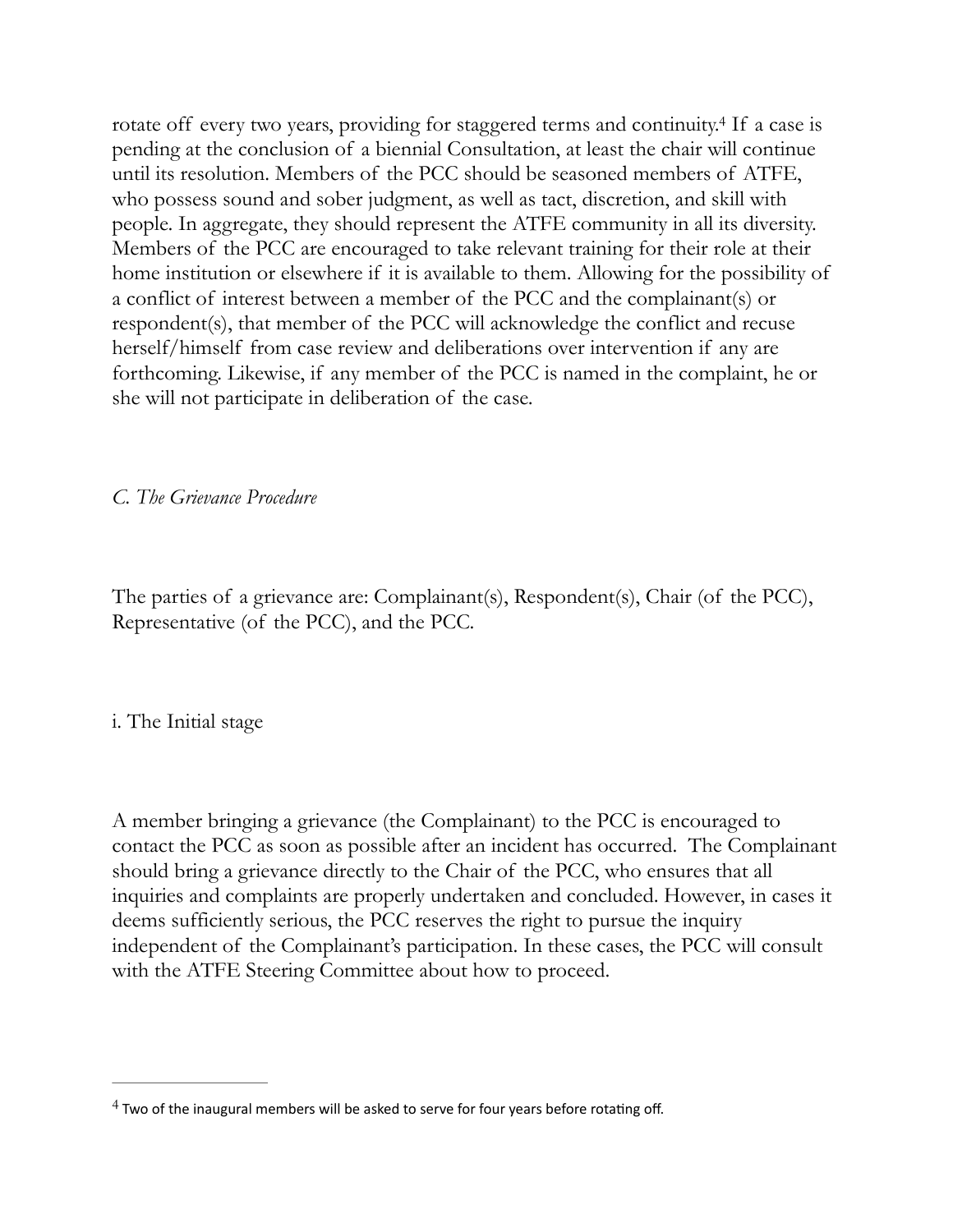When a grievance is brought to the Chair, the Chair shall promptly convene the committee, by telephone if need be, and assign a member of the PCC to handle the case as its Representative.

Note: The PCC will protect the privacy of both the Complainant and the Respondent in every way possible during the process of the complaint and thereafter. However, all parties should realize that the confidentiality of ATFE proceedings is not protected against legally mandated disclosure.

### ii. Pursuing a complaint

The Representative will promptly and impartially solicit a signed, written statement from the Complainant (if the initial complaint was made to the Chair verbally). The PCC will not pursue complaints that are not put in writing by the complainant. The statement will be submitted to the person against whom the complaint is brought (the Respondent), with a request for a written response. Complainants will be assured confidentiality by the PCC but not necessarily anonymity. The Representative shall then solicit and investigate additional relevant evidence, including from others not necessarily aware of the complaint. The solicitation of comments from witnesses and others shall be done delicately and with circumspection. The PCC shall conduct its investigation in a timely manner, normally completing it within 30 days. The Representative will write a report of the inquiry detailing additional evidence in the case.

The PCC will then meet to consider the case, including the statements by the Complainant and the Respondent, and the report on the investigation, and any recommendations by the Representative. The PCC shall reach its decision based on the preponderance of the evidence (at least 51% of the evidence supports the recommendation) and shall reach consensus whenever possible.

iii. Possible outcomes of the grievance procedure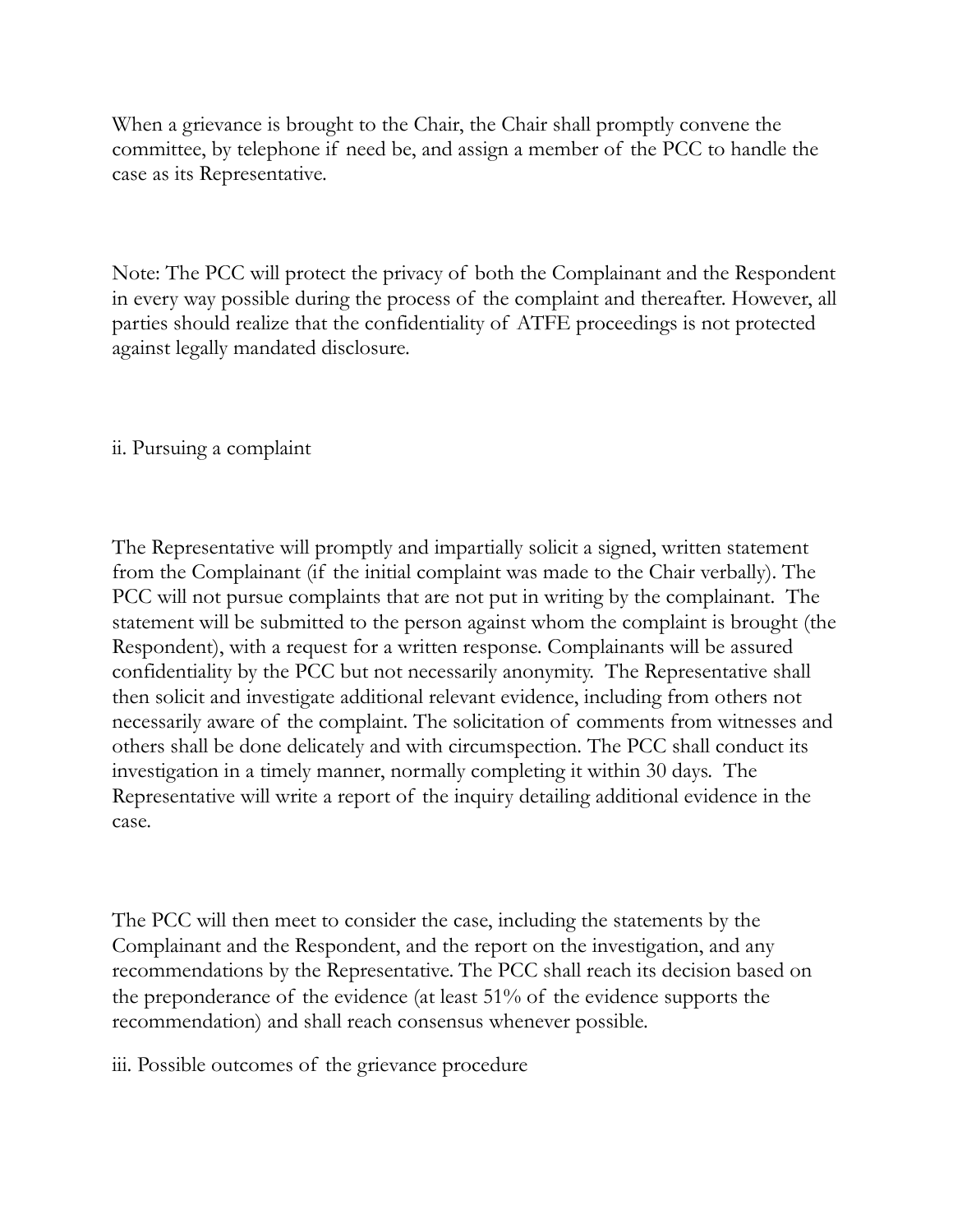There are four possible outcomes to the grievance process: No action, Restriction, Suspension, or Termination. Outcomes are determined by a majority vote of the PCC.

- a) The PCC might conclude that there is insufficient evidence of violation to warrant any action, and therefore officially close the investigation. The chair shall so notify the Complainant and the Respondent. No written record will be maintained of the incident or grievance.
- b) The PCC might conclude that the Respondent's membership in ATFE should be restricted. Restriction might include, e.g., ineligibility for receiving an ATFE grant, being a Consultation presenter, or serving as an ATFE officer. In addition, the PCC might require the Respondent to undergo some sort of education regarding professional commitments and appropriate professional behaviors.
- c) The PCC might conclude that the Respondent's membership in ATFE be suspended for a period of time. The Respondent would not be allowed to attend the Consultation or participation in other ATFE events during this time.
- d) The PCC might conclude that the Respondent's membership in ATFE be permanently terminated.
- In the case of b, c, or d, the Chair shall prepare a written report detailing and justifying the proposed sanction. This report should include, as appendices, the statements of the Complainant and Respondent, as well as the Representative's report of the inquiry. The PCC shall provide the Steering Committee with this report and its appendices. The Complainant and the Respondent will receive a copy of the Chair's report and its appendices. In the case of c or d (i.e., the PCC's conclusion is either suspension or termination), the PCC's conclusion must be affirmed (or overturned) by the ATFE Steering Committee. The sanctions of suspension or termination require a 2/3 vote of the Steering Committee. The vote of the Steering Committee is final. The ATFE Steering Committee Chair will notify both the Complainant and Respondent in writing.

### *D. After the Grievance Process*